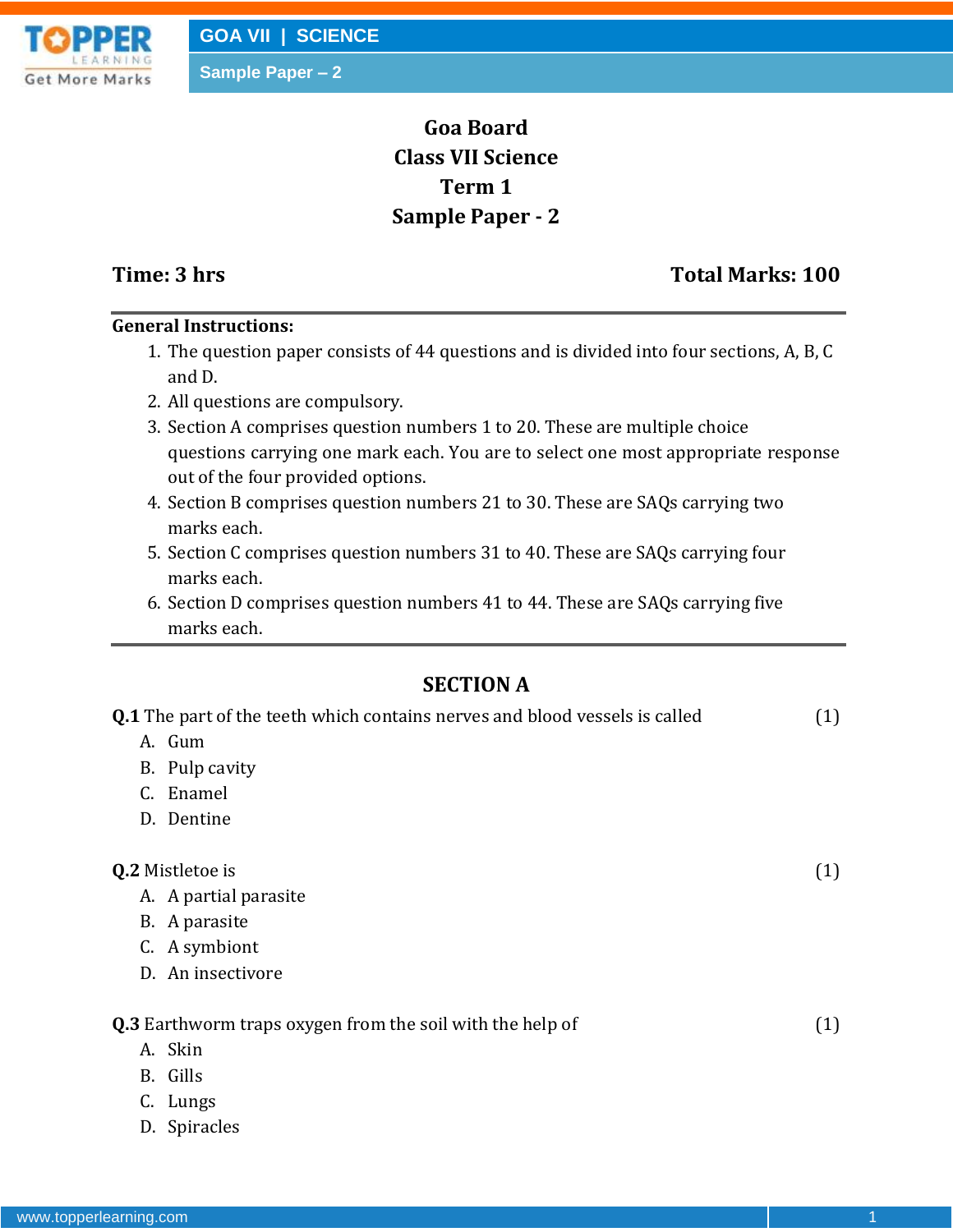

**Sample Paper – 2**

**Q.4** Monsoon winds which bring rainfall over India are (1) A. Summer monsoon winds B. Winter monsoon winds C. Southeast monsoon winds D. Northeast monsoon winds **Q.5** Which horizon of soil is rich in minerals? (1) A. A horizon B. C horizon C. B horizon D. R horizon **Q.6** What is false about anaerobic respiration? (1) A. It occurs in the absence of oxygen. B. It is seen in bacteria and yeast. C. In this respiration, glucose is broken down into lactic acid. D. It releases a higher amount of energy than aerobic respiration. **Q.7** At which stage does the silk moth cut open the cocoon? (1) A. Beginning of pupal stage B. Adult stage C. Larval stage D. End of pupal stage **Q.8** Which animal yields wool in South America? (1) A. Angora B. Lori

- C. Llama
- D. Camel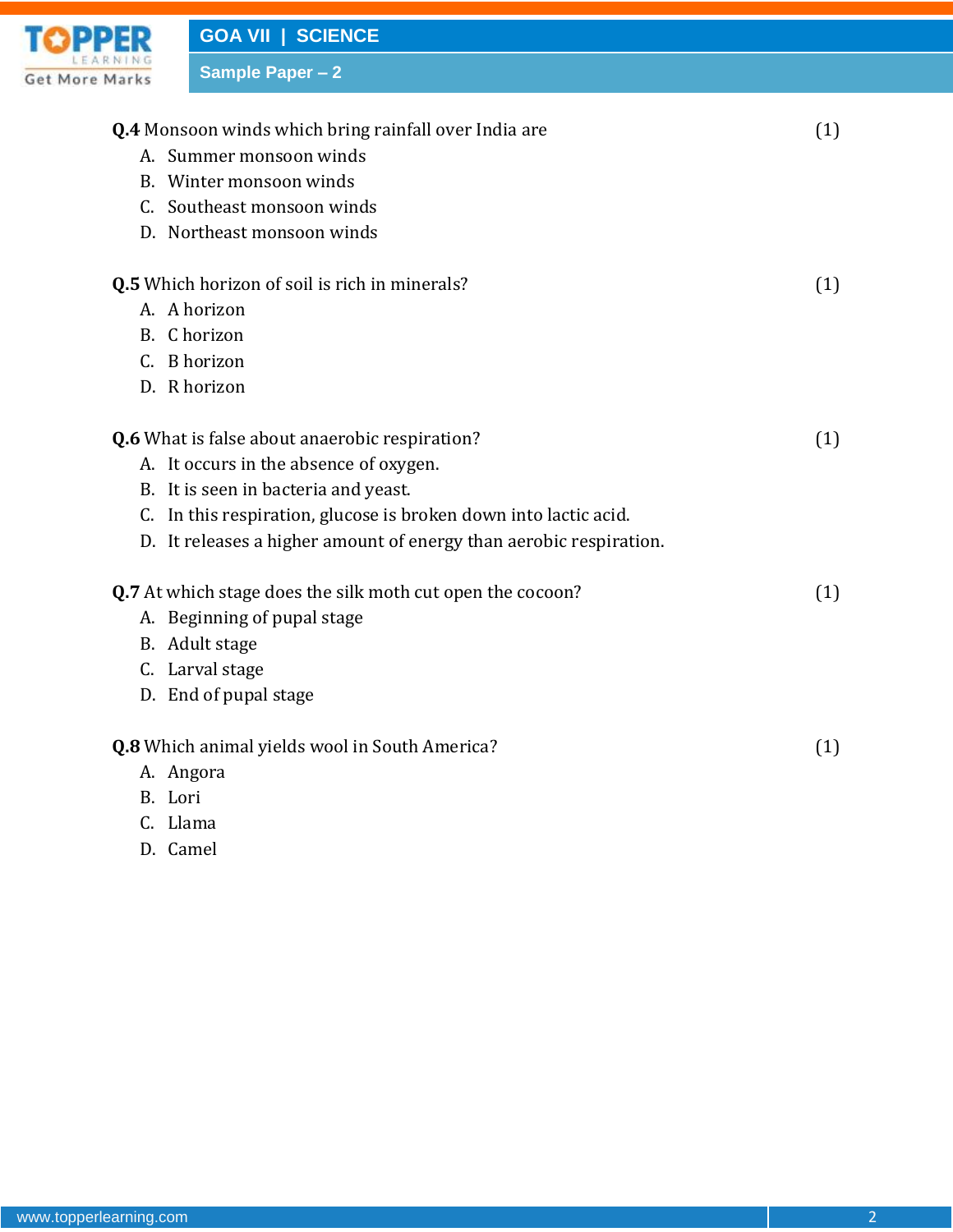

**GOA VII | SCIENCE**

**Sample Paper – 2**

**Q.9** Which step of wool processing is shown in the following picture? (1)



- A. Scouring
- B. Shearing
- C. Sorting
- D. Dyeing

| <b>Q.10</b> Which of the following is not a property of acids?     | (1) |
|--------------------------------------------------------------------|-----|
| A. Acids are sour in taste.                                        |     |
| B. Acids find use in preparing fertilisers.                        |     |
| C. Acids can be corrosive or non-corrosive.                        |     |
| D. Acids are used in the soap and detergent industry.              |     |
| <b>Q.11</b> Which of the following types of soils is well aerated? | (1) |
| A. Clayey soil                                                     |     |
| B. Loamy and sandy soils                                           |     |
| C. Sandy soil                                                      |     |
| D. Depends on the geographical region                              |     |
| <b>Q.12</b> The taste of lime water (used in whitewashing) is      | (1) |
| A. Sweet                                                           |     |
| B. Sour                                                            |     |
| C. Bitter                                                          |     |
| D. Salty                                                           |     |
|                                                                    |     |

**Q.13** Which of the following substances change the colour of China rose indicator to green?(1)

- A. Glucose solution
- B. Distilled water
- C. Soda water
- D. Common salt solution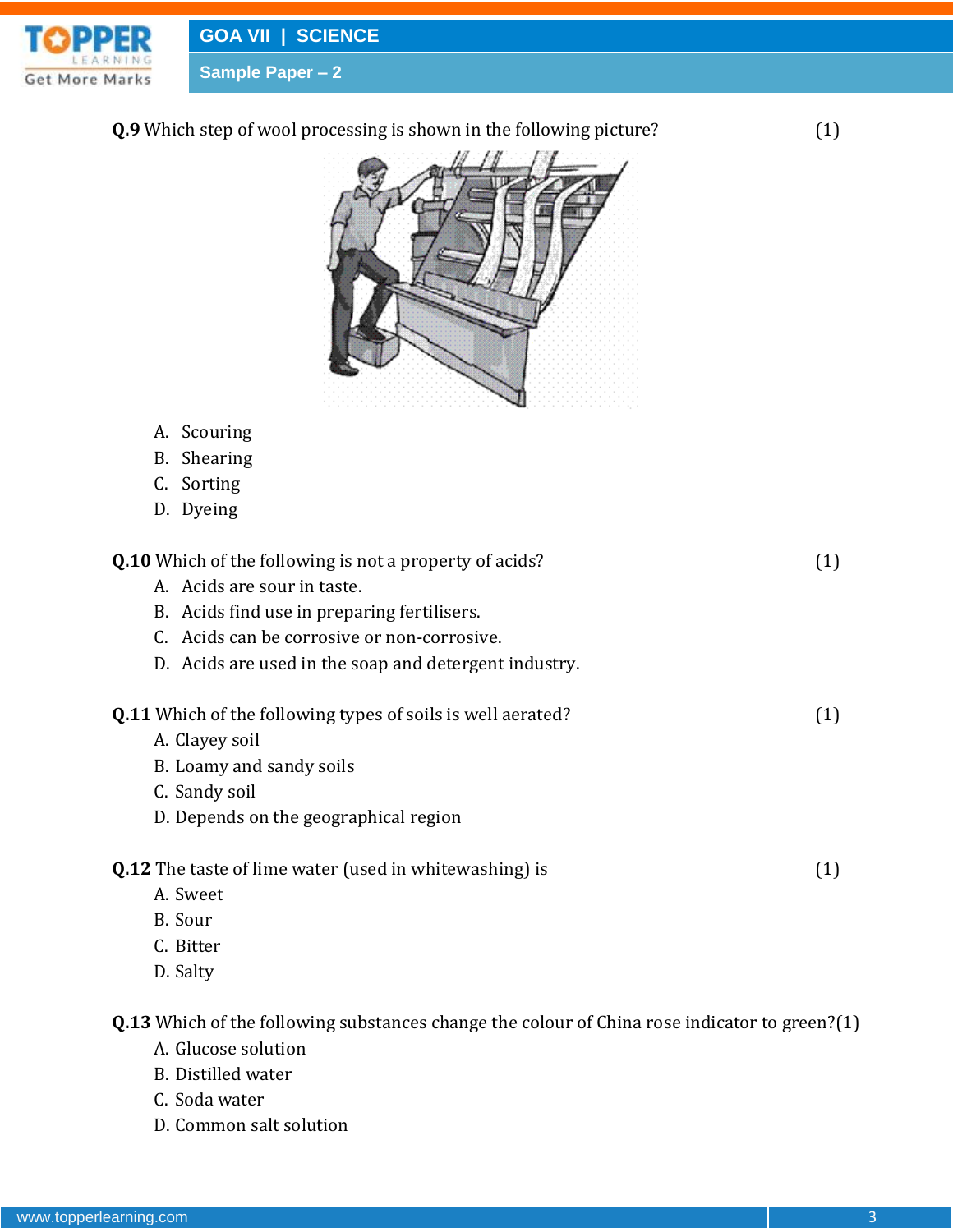

**GOA VII | SCIENCE**

**Sample Paper – 2**

| <b>Q.14</b> The pupil of your eye is a net<br>A. Absorber of radiant energy<br>B. Emitter of radiant energy<br>C. Both of these<br>D. Neither of these | (1) |
|--------------------------------------------------------------------------------------------------------------------------------------------------------|-----|
| <b>Q.15</b> The air from the land towards the sea is called<br>A. Sea breeze<br>B. Land breeze<br>C. Land cyclone<br>D. Smaller tsunami                | (1) |
| <b>Q.16</b> While reading a thermometer, we should not hold it by the<br>A. Bulb<br>B. Glass tube<br>C. Kink<br>D. Thread                              | (1) |
| Q.17 The bulb in the thermometer has<br>A. Oxygen<br>B. Mercury<br>C. Nitrogen<br>D. Carbon dioxide                                                    | (1) |
| Q.18 One of the most well-known periodic motions is that<br>A. Of sea waves<br>B. Of a car<br>C. Of a simple pendulum<br>D. All of the above           | (1) |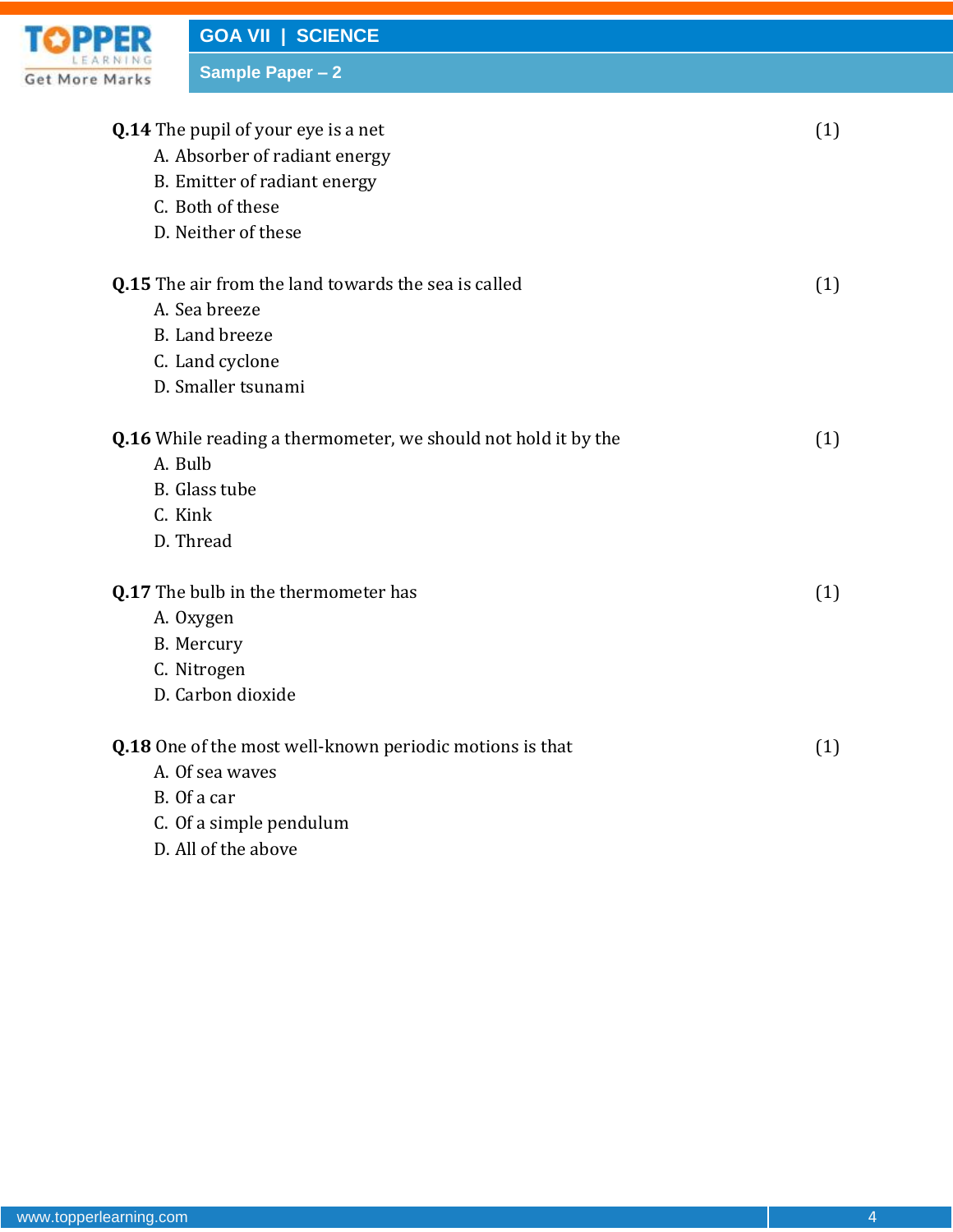

**Q.19** Look at the figure given below and choose the correct option from the given  $\text{options.} \tag{1}$ 



- A. A is moving faster.
- B. B is moving faster.
- C. Both are moving at the same speed.
- D. Speed cannot be calculated.



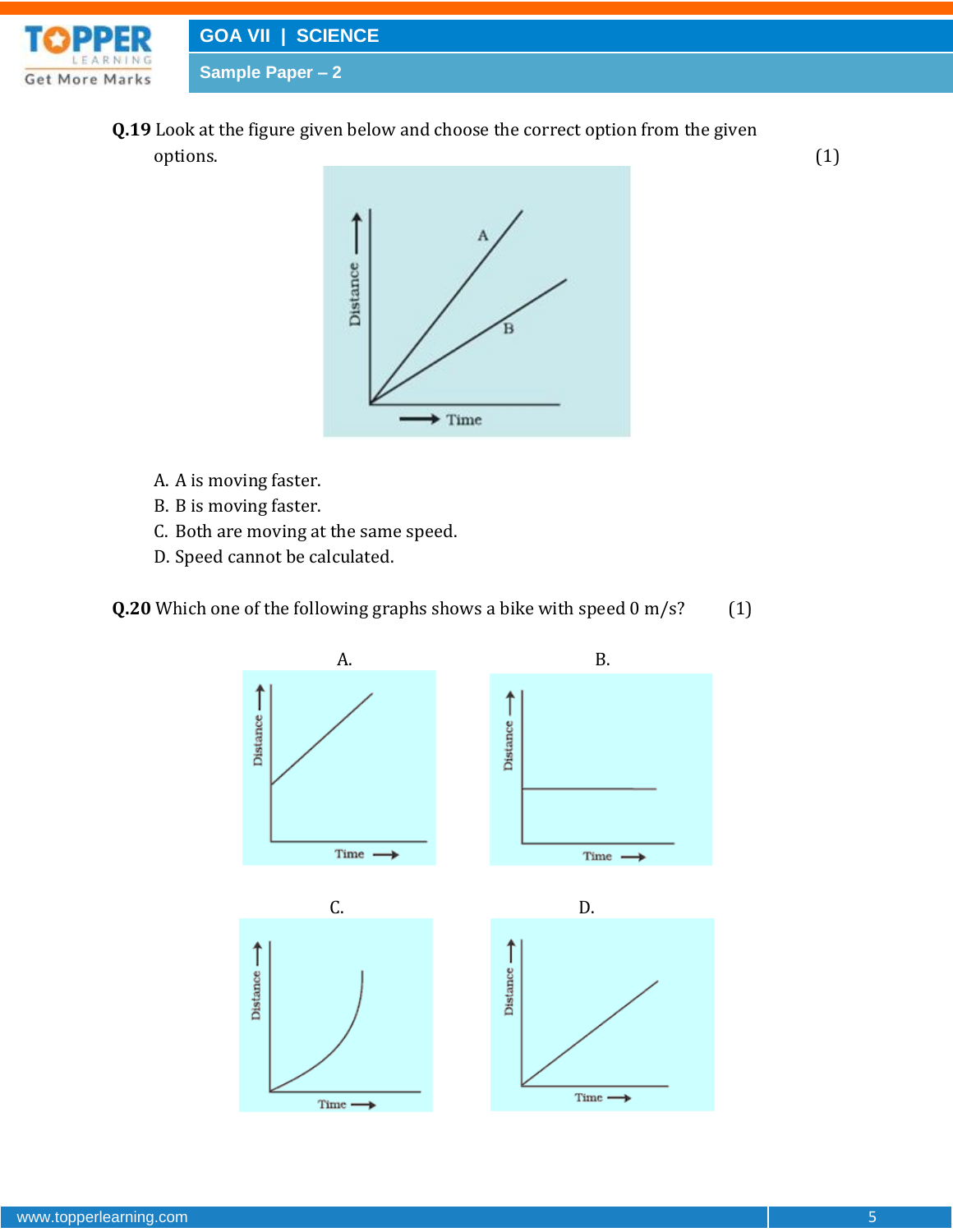

| <b>Q.21</b> Why are the days shorter in winter than in summer?                                                                                                                        | (2) |
|---------------------------------------------------------------------------------------------------------------------------------------------------------------------------------------|-----|
| Q.22 How do leguminous crops replenish the soil?                                                                                                                                      | (2) |
| <b>Q.23</b> Why is topsoil best for plant growth?                                                                                                                                     | (2) |
| <b>Q.24</b> What are yeasts? How do they respire?                                                                                                                                     | (2) |
| Q.25<br>(i) When is the shearing of fleece of sheep done?<br>(ii) Why does shearing not hurt the sheep?                                                                               | (2) |
| <b>Q.26</b> Take an artificial (synthetic) silk thread and a pure silk thread. Burn these threads<br>carefully. In a tabular column, write the difference in the smell while burning? | (2) |
| Q.27 How is tooth decay prevented?                                                                                                                                                    | (2) |
| <b>Q.28</b> Can a clinical thermometer be used to measure the temperature of boiling milk?                                                                                            | (2) |
| Q.29 Show the shape of the distance-time graph for motion in the following cases:<br>(i) A bike moving with a constant speed.<br>(ii) A car parked on the road side.                  | (2) |
| <b>Q.30</b> 1 cm on the distance axis shows 1 m. How many cm axes do we need to show 10 km?(2)                                                                                        |     |
| <b>SECTION C</b>                                                                                                                                                                      |     |
| Q.31<br>(i) Draw a neat labelled diagram of Amoeba.<br>(ii) What is the function of pseudopodia in Amoeba?                                                                            | (4) |
| Q.32<br>(i) How is the trunk helpful to elephants?<br>(ii) State any two adaptations in penguins which help them to cope with the extreme<br>cold climate in the polar regions.       | (4) |
| Q.33                                                                                                                                                                                  | (4) |
| (i) Why are fewer plantations found in deserts?                                                                                                                                       |     |

(ii) Why is clay not suitable for growing plants?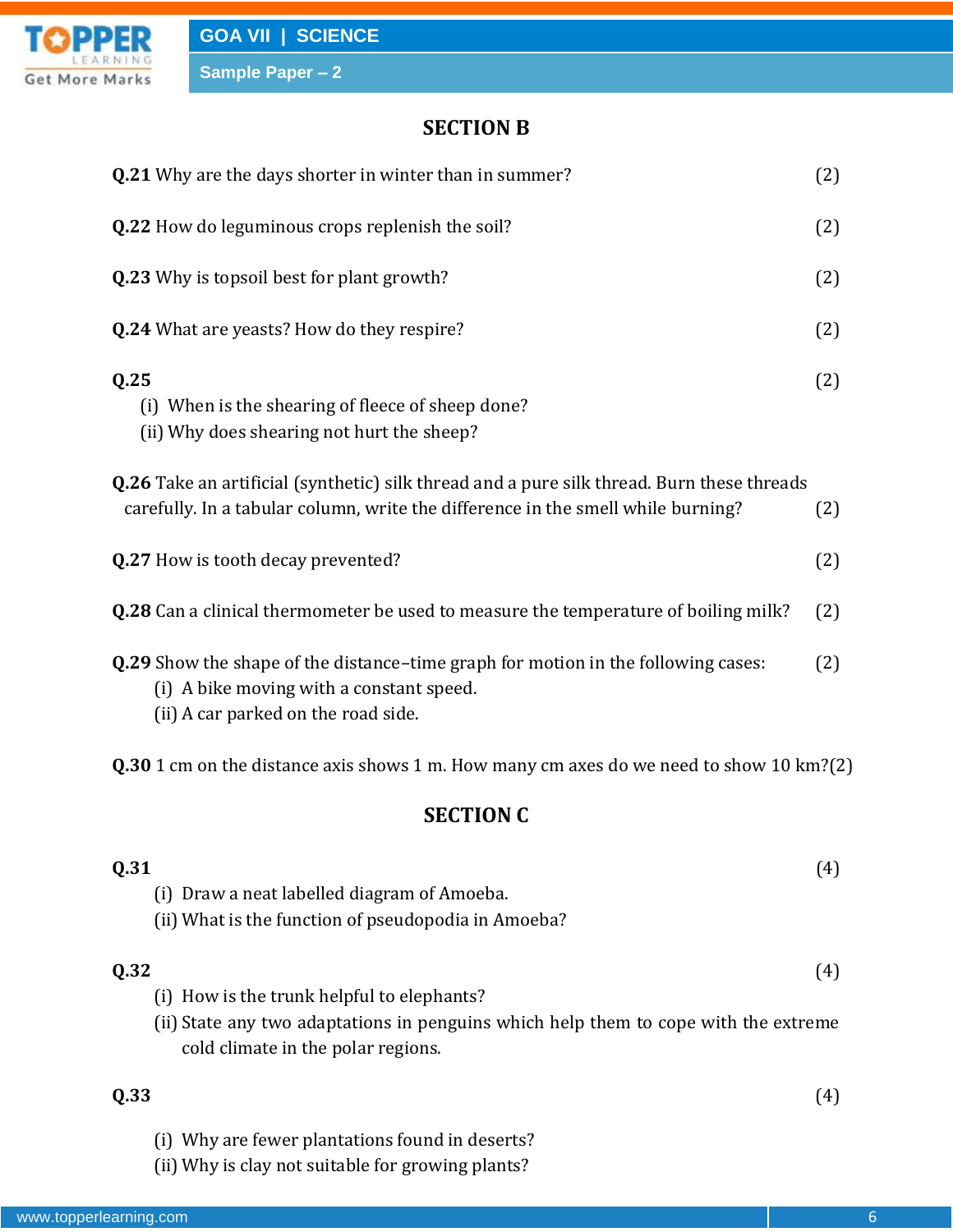

#### **Q.34** (4)

(i) Identify A and B in the given diagram.



(ii) What is the composition of the air which we inhale and exhale?

#### **Q.35** (4)

- (i) What is the reeling of silk? How is the reeling carried out?
- (ii) What are the varieties of silk? Which silk is most commonly used? Why?

#### **Q.36** (4)

- (i) What is an indicator?
- (ii) Three liquids are given to you. One is sulphuric acid, another is sodium hydroxide and the third is a salt solution. How will you identify them? You have only turmeric paper indicator.

#### **Q.37** (4)

- (i) What is a salt?
- (ii) What are the different types of salts? Give one example of each.

#### **Q.38** (4)

- (i) One end of a wooden spoon is dipped in a cup of ice cream. What change will be observed at its other end?
- (ii) Why do we use a handle of wood in a frying pan?

#### **Q.39** (4)

- (i) Why are freezers of a refrigerator always at the top?
- (ii) Why does hot air rise and cold air sink?